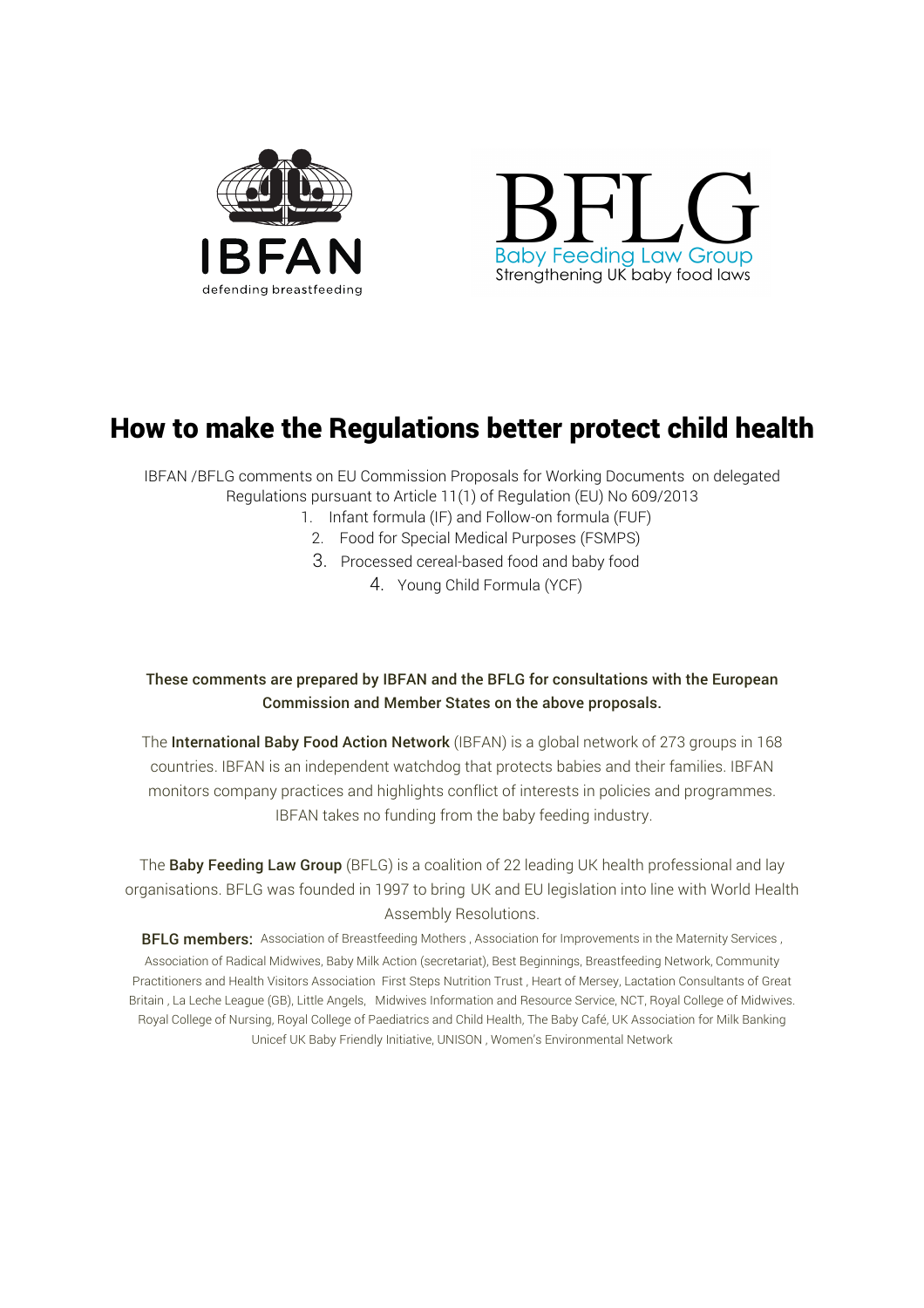### The adoption of these proposals will undermine child rights

Breastfeeding constitutes one of the single most effective interventions in order to fulfill the child's rights to life and to the enjoyment of the highest attainable standard of health.

All EU Member States (MS) have endorsed the *International Code of Marketing of Breastmilk Substitutes (IC)* and the subsequent relevant WHA Resolutions (that clarify and update the IC). These are designed to remove obstacles to breastfeeding and ensure that breastmilk substitutes are used safely if needed. They aim to protect everyone from misinformation and commercial promotion – protecting both breastfed and artificially fed babies. They are not just for developing countries: they are **minimum** requirements for **ALL countries.** 

All EU MS have also ratified the *Convention on the Rights of the Child*, a Human Rights Treaty that came into force in 1990. Article 24 of CRC calls on governments to provide parents with information on nutrition and breastfeeding and the CRC General Comment No. 15 explains what this means. It stresses the obligation for States to protect, promote and support breastfeeding through the implementation of the World Health Assembly *Global Strategy for Infant and Young Child Feeding. (GSIYCF)<sup>1</sup>* It also sets a direct obligation to companies to abide by the IC universally. Nations that ratified the Convention are bound to it by international law and thus have clear obligations. Nothing that the EU Commission says can alter this. Member states (MS) must ensure that the Commission does not undermine a human right international law and thus misinterpret duty/obligation under it.

The IC and WHA Resolutions are embedded in many global declarations, standards and strategies, including the EU Action Plan of Childhood Obesity and the INC2 Political Declaration and Framework for Action<sup>2</sup> adopted just last November. Breastfeeding is one of the EUs CORE Health Indicators for Determinants of Health. The regulations could undermine implementation and thus success of these initiatives – wasting public resources

### European food and nutrition action plan<sup>3</sup> adopted by all countries from WHO Europe region in September 2014 also stated in Objective 2 in article 60 to:

*Increase measures to protect and promote breastfeeding, including through policies and standards, supported by education about the benefits of breastfeeding. The promotion of a healthy diet and nutrition before conception, during pregnancy and for infants and young children is critical to ensuring growth and development and also to prevent NCDs. In this context, Member States commit to implement comprehensive monitoring of the International Code of Marketing of Breast-milk Substitutes and the Baby-Friendly Hospital Initiative (or standards that are of equal or greater strictness) and to strengthen the capacity of health providers and services to support optimal child feeding through appropriate training, good maternity care practices and early childhood services to promote breastfeeding. Member States.and WHO will also prepare guidance for nutrition during pregnancy, particularly in relation to nutritional status and weight gain."*

#### CRC General Comment No 15, Para 44.

Exclusive breastfeeding for infants up to 6 months of age should be protected and promoted and breastfeeding should continue *alongside appropriate complementary foods preferably until two years of age, where feasible. States' obligations in this area are defined in the "protect, promote and support" framework, adopted unanimously by the World Health Assembly. States are required to*  introduce into domestic law, implement and enforce [...] the International Code on Marketing of Breast-milk Substitutes and the *relevant subsequent World Health Assembly resolutions […] 81. Among other responsibilities and in all contexts, private companies should […] comply with the International Code of Marketing of Breast-milk Substitutes and the relevant subsequent World Health Assembly resolutions […] http://www.ohchr.org/en/HRBodies/CRC/Pages/CRCIndex.aspx*

CRC General Comment No 16 on State obligations regarding the impact of the business sector on children's rights *57. States are also required to implement and enforce internationally agreed standards concerning children's rights, health and business, including […] the International Code of Marketing of Breast-milk Substitutes and relevant subsequent World Health Assembly resolutions.*

<sup>2</sup> Framework for Action adopted at ICN2: Recommended actions to promote, protect and support

breastfeeding Recommendation 29: Adapt and implement the International Code of Marketing of Breast-milk Substitutes and subsequent relevant World Health Assembly resolutions. http://www.fao.org/3/a-mm215e.pdf <sup>3</sup> http://www.euro.who.int/\_\_data/assets/pdf\_file/0008/253727/64wd14e\_FoodNutAP\_140426.pdf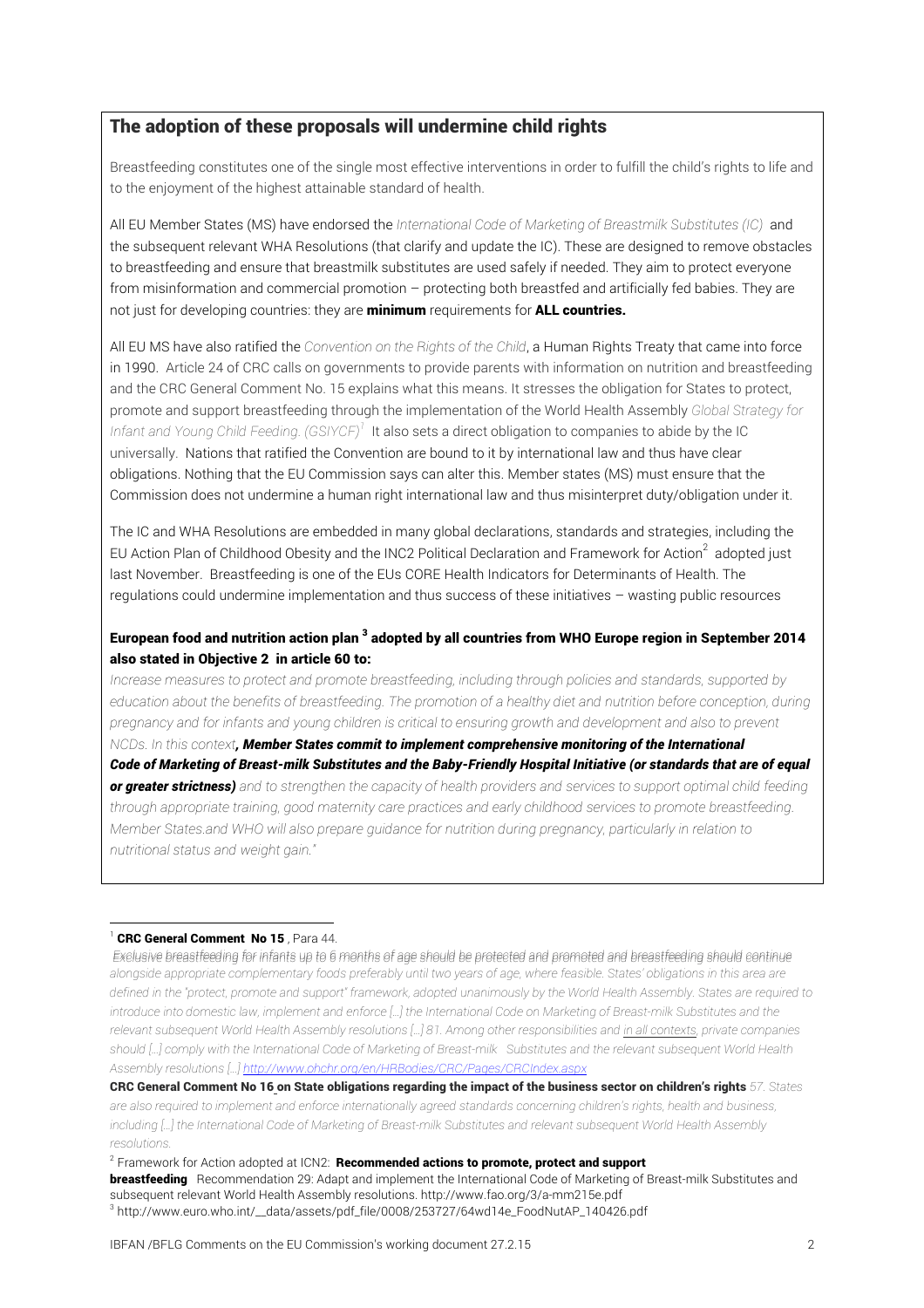# The EU Commission's proposals fail to meet their stated objective of providing protection to vulnerable consumers.

- Art 114 of theTreaty on the Functioning of the European Union (TFEU) requires Member States (MS) to *"take as a base a high level of protection taking account in particular of any new development based on scientific facts."* ie offer a high level of health, safety and consumer protection.
- Recital 20 and Art 1.2 require the rules to be in conformity with the *International Code of*  Marketing of Breastmilk Substitutes. (IC)<sup>4</sup> (The Commission should encourage MSs and Commission staff to go on an ICDC training course)
- Art 5 of Regulation 609/2013 states that the precautionary approach should be applied.

## There are some welcome improvements in the new proposals related to composition and claims. However, if the proposals are to be considered a step forward the following MINIMUM changes must be made:

- The Regulation must meet the minimum requirement of the International Code and subsequent relevant WHA Resolution.
- MS must have Legal surety to regulate labelling, marketing and advertising according to national health priorities and policies
- Baby food: labelling and sugar levels in line with WHO recommendations.
- Prior authorization by an independent expert body such as EFSA. of the safety and beneficial effect of ALL ingredients – including those voluntarily added – and of foods claiming to be FSMP
- No FSMP FUF.

 

- Full consideration of the global impact policy coherence with the EU's International obligations – failing that - product specific safeguards on exports.
- Revision of provisions to stop cross-promotion of IF with FUF and other baby foods
- Marketing of formulas for older babies and young children strictly controlled.

Despite some welcome improvements in certain areas, the proposals are out of date and contradictory to the EU's Internationally agreed commitments and current health policies. They will have an overall damaging impact.

<sup>4</sup> The reference to the *International Code of Marketing of Breastmilk Substitutes* fails to refer to the subsequent, relevant WHA Resolutions that should be read together with the IC.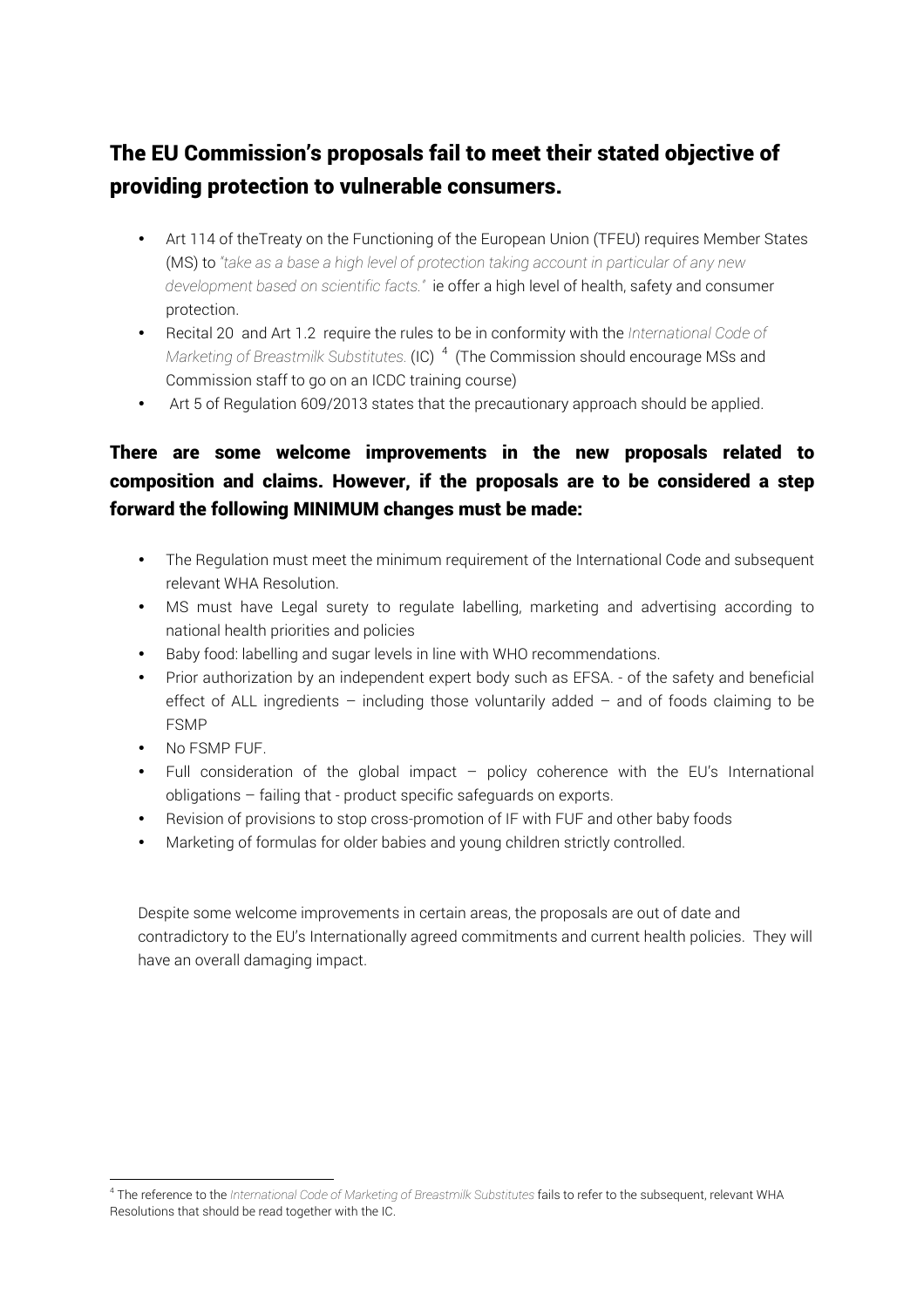## KEY WEAKNESSES IN THE PROPOSALS

- 1. They falsely imply that they are in conformity with the IC. This is highly misleading when they claim to implement the IC but fall so far short of its key provisions in relation to scope (products covered) and commercial promotion, so clearly forbidden by the I. The IC does not specify products by age of use but focuses on the function of the products in question - whether they are marketed to partially or totally replace the breastmilk part of an infant or young child's diet. It aims to ensure complete and truthful labelling and scientific and factual information for health workers.
- 2. They give no public health rationale for the stark difference in marketing rules. Following EFSA 's recommendations<sup>5</sup> the only difference between IF and FUF will be overlapping max and min levels of iron. EFSA states that IF with the minimum FUF iron requirement can continue to be used throughout the first year. Most Infant formula already meet such requirements and many IF are on sale 0-12months. Furthermore the proposals imply that FUF is a BMS over 6 months – as the *principal liquid element* (Recital 15) that should not be *used* as a breastmilk substitute during the first six months of life (Art 9.2.b). The suggestion that FUF advertising should not '*discourage breastfeeding'* (Art 9.3) is superficially appealing, but illogical. Advertising will inevitably undermine breastfeeding and manufacturers regularly refer to breastmilk as the 'gold standard' as a deliberate marketing strategy.
- 3. They provide MS with no legal surety that they can regulate marketing according to national health priorities and policies. The proposals need to be rewritten to emphasise that FUF is not necessary and that its promotion undermines breastfeeding (both above and below 6 months) and misleads mothers who use formula.  $^6$  Permission for MSs to allow FUF advertising should be the exception rather the rule.

*"As reported in a number of studies, while follow-up formula may not be explicitly promoted as a breastmilk substitute, documented marketing strategies, such as packaging, branding and labelling may induce mothers to use follow-up formula in the first six months of life and/or to stop breastfeeding after this period. If follow-up formula is marketed or otherwise represented to be suitable, with or without modification, for use as a partial or total replacement for breast milk, it is covered by the Code. In addition, where follow-up formula is otherwise represented in a manner which results in such product being perceived or used as a partial or total replacement for breast milk, such product also falls within the scope of the Code."* (*Information concerning the use and marketing of follow-up formula* WHO July 2013<sup>7</sup>

4. **They are weak on cross promotion**: They repeat provisions intended to stop cross promotion that have proven ineffective in the current Directive : The regulations must address the problem of IF being cross promoted by FUF and other products to protect the public in any MS that do choose to permit advertising of FUF. Cross-promotion with infant formula that is the now the global norm. The UK Department of Health introduced Guidance Notes on interpreting the current regulations to tackle this but are not recognised as having legal weight by companies or enforceable by Trading

 <sup>5</sup> *Scientific Opinion on the essential composition of infant and follow-on formulae* www.efsa.europa.eu/en/efsajournal/pub/3760.htm

<sup>&</sup>lt;sup>7</sup> Information concerning the use and marketing of follow-up formula WHO 17<sup>th</sup> July 2013 http://www.who.int/nutrition/topics/WHO\_brief\_fufandcode\_post\_17July.pdf?ua=1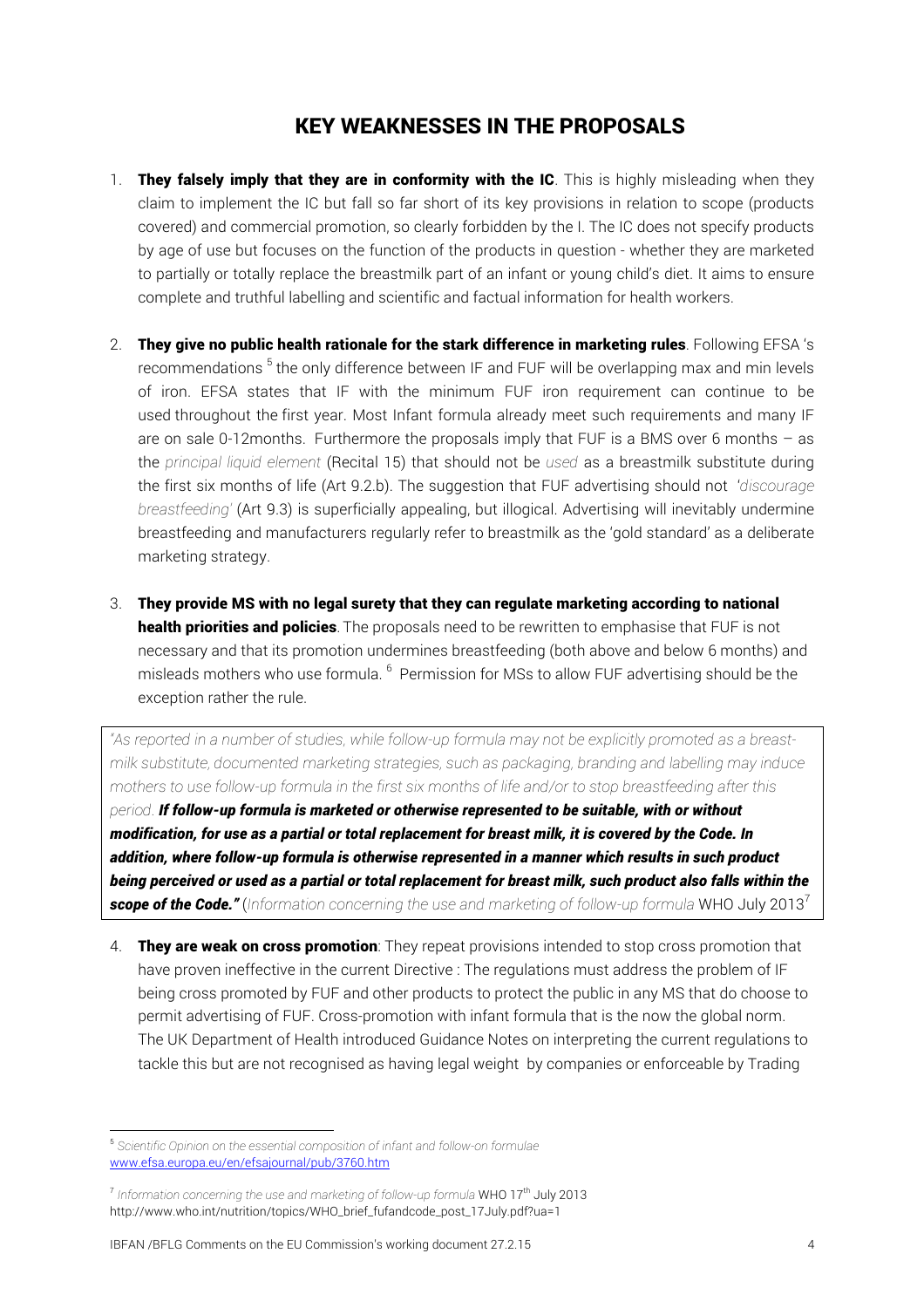Standards. The primary regulations must either provide the required clarity to stop cross promotion or explicitly delegate MS to introduce national requirements with equal weight to the regulations

- 5. They permit labelling of processed baby foods from 4 months. This contravenes the IC and *Global Strategy* and is out of step with current scientific evidence and health policies – policies that have proven effective. As a public health recommendation, complementary foods should not be introduced until 6 months of age (this does not prevent earlier introduction if necessary, but the recommendation should not be undermined by contrary labeling).
- 6. They permit processed baby foods to have up to 30% of their energy from added sugar. This is way higher than most recommendations, including the soon to be released WHO Guidelines. The introduction of such foods – especially so early - contributes to the rising levels of childhood obesity and affects the developing taste palates of children. <sup>8</sup>
- 7. They ignore the global impact at a critical time when law-making processes are subject to intense lobbying, legal challenges from industry interests and diplomatic interventions from trading partners. In this context the decisions of international and regional bodies, such as the Codex Alimentarius Commission, WHO and the EU can play an important role in establishing a health protective framework. The adoption of such a deficient and flawed EU Regulation, focusing only on products for the first 6 months, will be a retrograde step in terms of global health, sustainability, food security, childrens' fulfilment of their right to health, adequate food and nutrition.
- 8. They permit badly labelled exports. The Export Directive (92/52/EEC) requiring products to be labelled in the appropriate language will be repealed. The common rules for exports outlined in EU Directive (1061/2009), cited as the justification for repealing 92/52/EEC,<sup>9</sup> have no such requirement. Unless addressed elsewhere, the requirement that products comply with the legislation of the importing country will not be sufficient. Many countries that have not yet adopted the IC into legislation and banned promotional claims (such as the discredited DHA visual acuity claim) will be forced to accept all EU imports - however risky they might be. Some of the poorest countries in the world have no effective legislation requiring imports in the correct language. (Question: what will happen to the 1992 Council Resolution that aimed to *"encourage compliance with the International Code of Marketing of Breast-milk Substitutes"* in third countries by Communitybased manufacturers?<sup>10</sup>
- 9. They do not take full account of the concerns expressed by MEPs who, in any case, voted on regulation 609/2013 BEFORE the publication of the 2014 EFSA report on essential ingredients. MEPs would have been unaware of EFSA's clear opinion that IF and FUF should be virtually the same. Or that many of the ingredients in IF and FUF are not necessary and that their addition can be a burden to a young child's metabolism. Indeed for some of the maximum levels of nutrients the scientific evidence for adverse effects is missing. While Article 5 of 609/2013 does refer to the Precautionary Principle (called for by MEPs) this it is mentioned only in relation to pesticides rather than across all relevant provisions.

<sup>8</sup> *EU and US block Thailand's proposal to reduce sugar in baby foods* IBFAN 3 Nov 2006: http://info.babymilkaction.org/sites/info.babymilkaction.org/files/ibfanpressrelease031106\_0.pdf 9 State of the Code by Country, 2014. IBFAN ICDC.

<sup>&</sup>lt;sup>10</sup> COUNCIL RESOLUTION of 18 June 1992 on the marketing of breast-milk substitutes in third countries by Community-based manufacturers (92/C 172/01)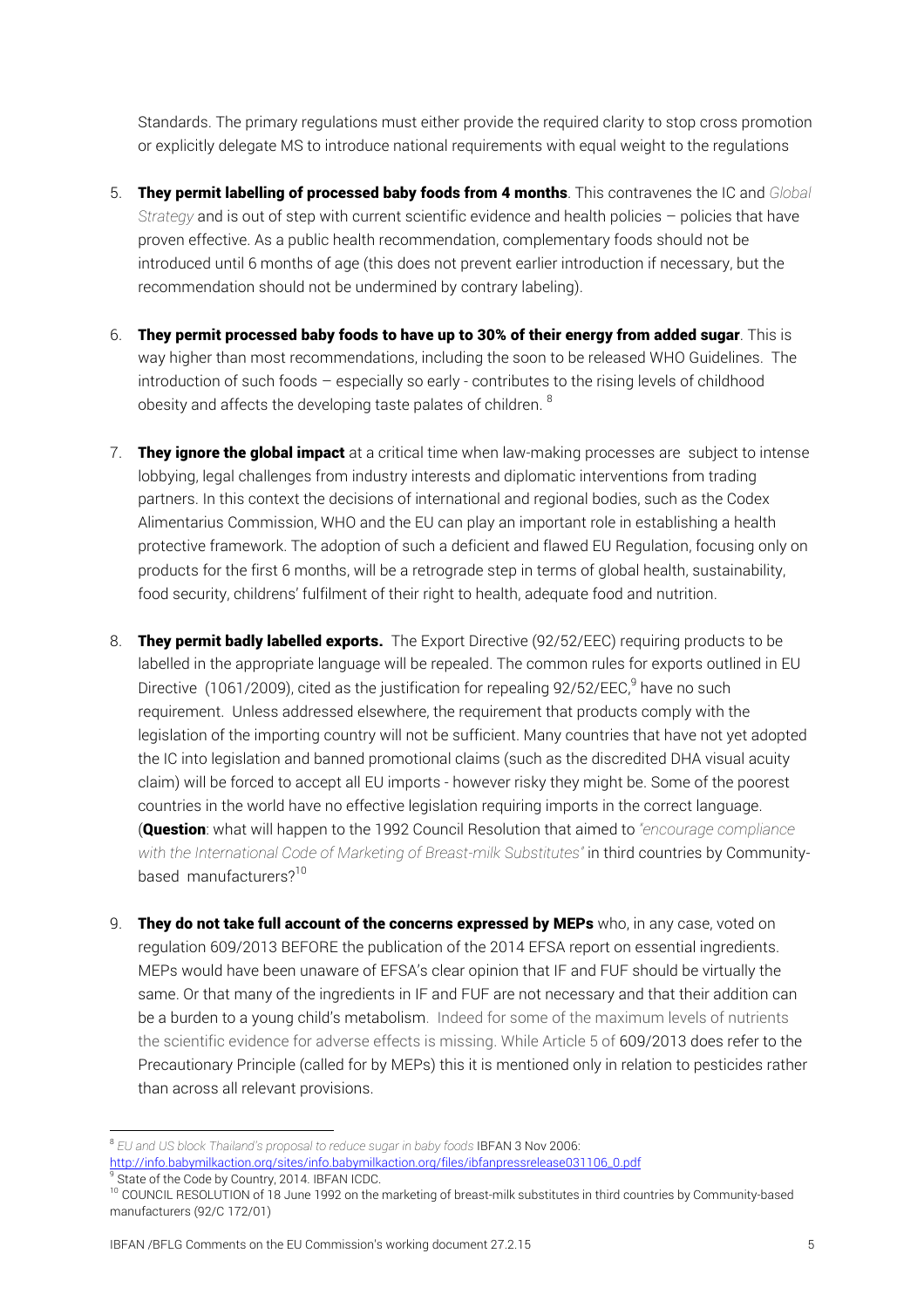10. They fail to protect breastfeeding and optimal young child feeding: In addition to the above and the specifics comments outlined later, the proposals use out dated text that fails to take into account new evidence on the health risk of not breastfeeding, the need for its protection and the impact of marketing on parents perceptions and understanding of risks. These aspects are entirely missing.

**Breastfeeding is cost saving** Aside from the acknowledged risks of artificial feeding, the economic impact of low breastfeeding rates is substantial. Investing in services that support women who want to breastfeed according to WHO recommendations is potentially cost saving. For example, the number of months of exclusive breastfeeding is related to potential cost savings of at least £31m (at 2009-2010 value) in breast cancer treatment in women.<sup>11</sup>

*"Treating the four acute diseases in children costs the UK at least £89 million annually. The 2009– 2010 value of lifetime costs of treating maternal Breast cancer (BC) is estimated at £959 million. Supporting mothers who are exclusively breast feeding at 1 week to continue breast feeding until 4 months can be expected to reduce the incidence of three childhood infectious diseases and save at least £11 million annually. Doubling the proportion of mothers currently breast feeding for 7–18 months in their lifetime is likely to reduce the incidence of maternal BC and save at least £31 million at 2009–2010 value."* Potential economic impacts from improving breastfeeding rates in the UK. Pokhrel S, et al. Arch Dis Child 2014;0:1-7.

They fail to control Bottles, Teats and other feeding equipment: What plans are there to implement the provisions of the International Code relating to these products in a separate regulation? The new capsule machines for preparing bottles of formula, for example, contain formula and are not regulated. (Since 1983 the UK has been calling for controls on Bottles and Teats.)

They fail to provide legal surety for MSs on key health concerns. Instead of providing MSs with the legal surety they need to control regulate marketing in line with national health priorities, the proposals put obstacles in their way. Many MS have tried to take action to protect their vulnerable consumers. Some have been dissuaded (eg UK, Malta, Italy).

Despite claims to the contrary, 91/321/EEC and 141/2006/EC were not fully harmonised Directives by any measure and as a consequence several EU MSs have forbidden FUF marketing:

- Both expressly permitted more restrictive controls on advertising of IF as does the proposed regulation
- Both allowed extensive differences in composition, through the addition of optional ingredients.

#### The SMA case - companies seek the lowest regulatory standards

In 2003 baby formula manufacturer Wyeth/SMA was prosecuted by Birmingham Trading Standards over an advertisement that contravened UK Law. SMA argued that UK legislation *'fetters the free movement of goods'* and should be no stricter than the weakest of any other country. Defending the UK's right to legislate more strictly, Judge Ross used the so-called Keck Case ruling that: *as long as all companies are treated equally within a country, regulations on selling arrangements, which are extrinsic to the products, are not a barrier to trade.*

<sup>&</sup>lt;sup>11</sup> Potential economic impacts from improving breastfeeding rates in the UK. Pokhrel S, et al. Arch Dis Child 2014;0:1-7. doi:10.1136/archdischild-2014-306701

http://adc.bmj.com/content/early/2014/11/12/archdischild-2014-306701.full.pdf+html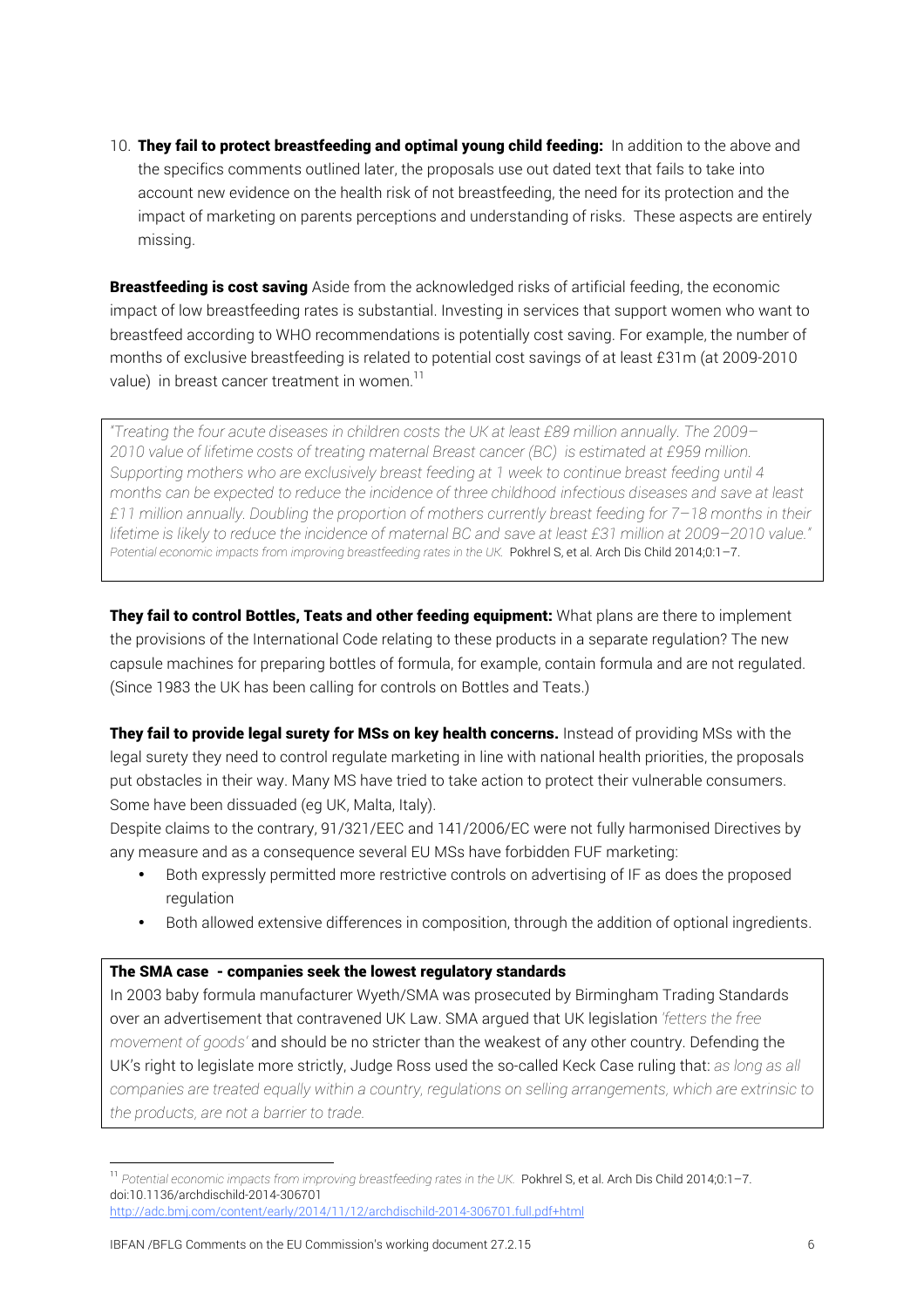## SPECIFIC COMMENTS

#### 1 Infant formula (IF) and follow-on formula (FUF)

### 1 Recitals

- 2 "Infant formula is the only processed foodstuff which wholly satisfies the nutritional requirements of infants during the first months of life until the introduction of appropriate complementary feeding." [emphasis added]. The use of 'first months of life' in this text is too ambiguous, given the requirement that only infant formula is marketed 'during the period'. Complementary foods are often marketed for use during the first 6 months of life.
- (4) **"good health"** There is no clarity on what this means . Elsewhere (Art 2.2) the term 'normal healthy' is used.
- $(5)$  "sophisticated" This is idealizing language and should be replaced by "highly processed"
- (6) The voluntary addition of ingredients continues to be a MAJOR FLAW that opens the door to promotional claims. The text here is also weak. The suitability of any ingredient in formulas should always be thoroughly scrutinised by an independent scientific Committee – not linked to food business operators - before permission for inclusion is granted. The text in (6) and Articles 3 and 4 - should be replaced with the following text from Article 5 with an extra reference to independent research and scrutiny:

*"Appropriate studies, independently funded and reviewed, performed following generally accepted expert guidance on the design and conduct of such studies"*

We support the UK Government's Scientific Advisory Committee on Nutrition (SACN) that states that the notion of optional/voluntary ingredients is unethical:

*"… If an ingredient is unequivocally beneficial as demonstrated by independent review of scientific data it would be unethical to withhold it for commercial reasons. Rather it should be made a required ingredient of infant formula in order to reduce existing risks associated with artificial feeding. To do otherwise is not in the best interests of children, and fails to recognise the crucial distinction between these products and other foods."<sup>12</sup>*

- (11) We welcome the provision that the nutrition information is mandatory for all package sizes. For consistency with the last sentence add a 3<sup>rd</sup> column to all tables in Annexes based on 100 ml.
- 12 The **'further information'** may be an entry point for promotional claims or statements that could mislead and confuse parents. This needs careful attention*. "Given the different role of infant formula and follow-on formula in the diet of infants, it is appropriate to lay down provisions requiring that a clear distinction can be made between different formula products so as to avoid any risk of confusion."* [Also see Art9 (4)].

On the issue of making a *'clear distinction'*, the existing Commission Directive uses similar language, which has proved to be ineffective in practice; Across Europe products are labelled to be cross promotional and it is a challenge to distinguish what is infant formula, follow-on formula and growing-up milk. Evidently, more robust wording is needed in the Directive, perhaps stating that the brand name and logo used for infant formula must be unique (note, clearer provisions are also required on logos as the above are idealising, encompassing shields, hearts and breastfeeding mothers).

(13) The Nutrition information should include a clear statement that IF can continue to be fed to babies over 6 months alongside family foods FUFs are NOT Necessary.

<u> 1989 - Johann Stein, marwolaethau a bh</u>

<sup>&</sup>lt;sup>12</sup> http://www.sacn.gov.uk/pdfs/position\_statement\_2007\_09\_24.pdf

IBFAN /BFLG Comments on the EU Commission's working document 27.2.15 7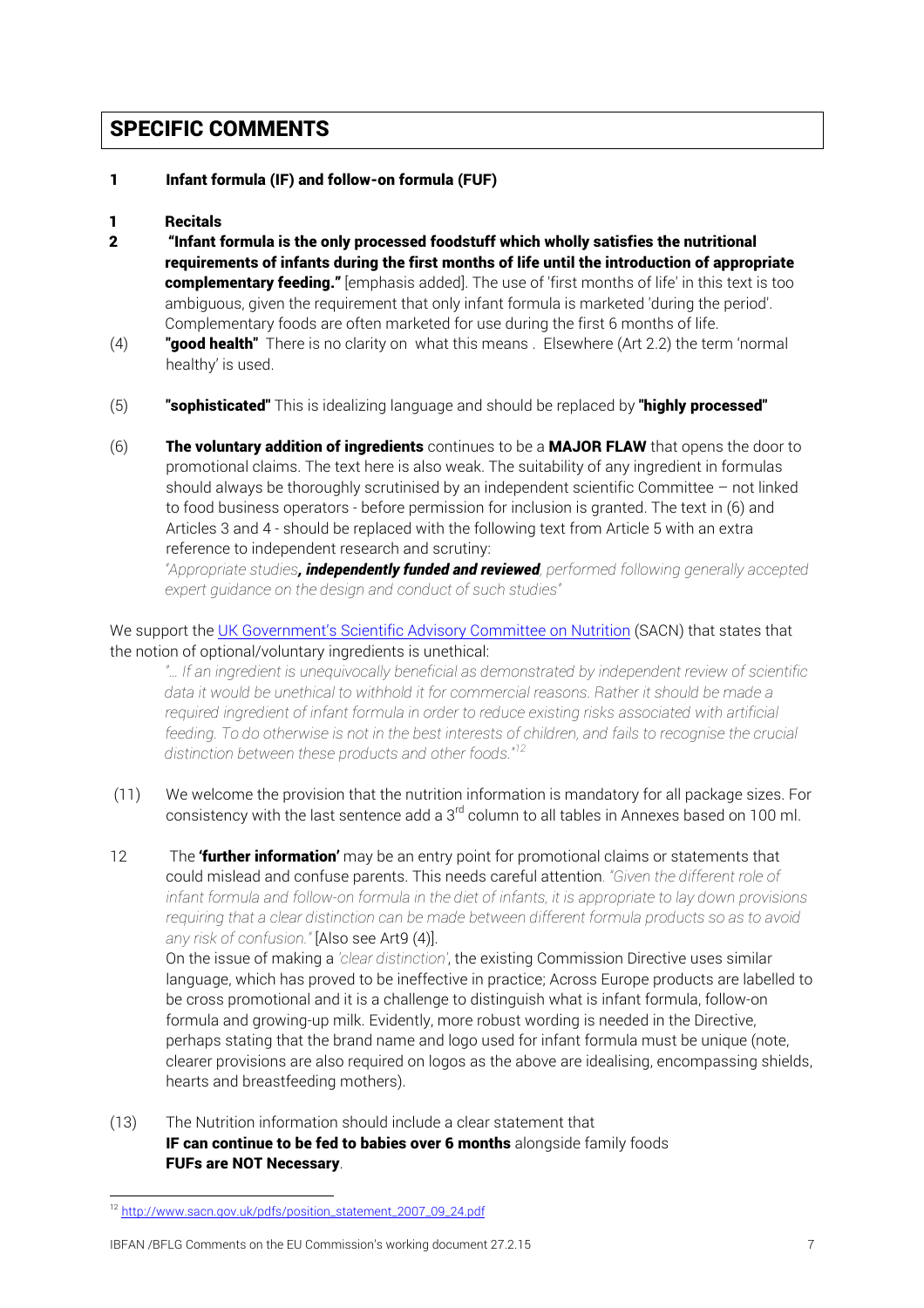*EFSA sees no problem with using IF throughout the first year of life provided its iron content is appropriate. 13 Many infant formulas are marketed for the first 12 months of life.*

 $(15)$  **DHA:** We welcome the Commission's acknowledgement that in principle the use of claims for ingredients that are mandatory is inappropriate for infant formula. However unless such thinking is extended to FUFs and unless the voluntary addition of ingredients is stopped, the safeguard is meaningless. Despite the legal requirement that FUFs are packaged differently to IF (and now to FSMP also) a huge range of formulas for older babies and young children are aggressively marketed. These products are hardly distinguishable from each other and invariably shelved right alongside IF. FUF and formulas for babies over 12 month were invented by industry to get round marketing restrictions. Unless these proposals are tightened up, they will all be allowed to carry any claim approved by EFSA – including the visual acuity claim so hotly challenged by MSs, MEPs, Health professionals and others.<sup>14</sup> This issue has to be addressed.

We understand that the Commission believes that the modest wording on the IF claim/statement and the restriction to 5 years is a good compromise however it makes no sense in terms of health.

Given the lack of post-market surveillance and the weakness and inconsistency of the available evidence - especially in relation products for older babies - the DHA health claim must be reconsidered. only following a Freedom of Information Request. If DHA is to be mandatory for all formulas, a warning rather than a claim may be needed.  $15$ 

The Precautionary Principle should be employed and EFSA asked to re-examine their opinion. The evidence that a subset of babies could not tolerate synthesized DHA came to light in the USA

*"… in order to ensure comparisons with other foods that can be included in the diet of infants and young children together with complementary feeding, expression of nutrition information for follow-on formula as percentage of daily reference intake values. (Article 10 (7))."*

Follow-on formulas are unnecessary products and this labelling will be used for promotional purpose. Follow-on milks and so-called growing-up milks are already promoted with the suggestion that children may not receive adequate nutrients unless fed with the products. The Advertising Standards Authority (ASA) in the UK has upheld complaints against Nestlé and a supermarket for an email campaign promoting SMA toddler milk, stating it, ' 'told them not to state or imply that health could be affected by not consuming a product, or to give rise to doubt the nutritional adequacy of a reference product.

(16) HA/Allergy claim We believe that HA claims are misleading, highlight promotional and should not be permitted. The claim Recital 25 of Regulation 609/2013 also states: *The labelling, presentation or advertising of food covered by this Regulation should not attribute to such food the property of preventing, treating or curing a human disease nor should they imply such properties.*

<sup>13</sup> Para 6.7.6: *If the same formula is to be used from the first months of infancy and be suitable for the whole first year of life, the minimum iron content should be 0.6 mg/100 kcal (0.14 mg/100 kJ) for milk-based formulae and formulae containing protein hydrolysates and 0.9 mg/100 kcal (0.22 mg/100 kJ) for formulae containing ISP". EFSA Scientific Opinion on the essential composition of infant and follow-on formulae.* EFSA Journal 2014;12(7):3760

<sup>14</sup> http://www.babymilkaction.org/wp-content/uploads/2015/01/DHA-V13.pdf

<sup>15</sup> 98 reports obtained after a Freedom of Information request US FDA. *Replacing mother - Imitating Breast Milk in the Laboratory.*  www.cornucopia.org FDA Q&A: www.fda.gov/Food/FoodSafety/Product- FDA letter regarding the lack of post-market surveillance: http://info.babymilkaction.org/sites/info.babymilkaction.org/files/FDA Post market.pdf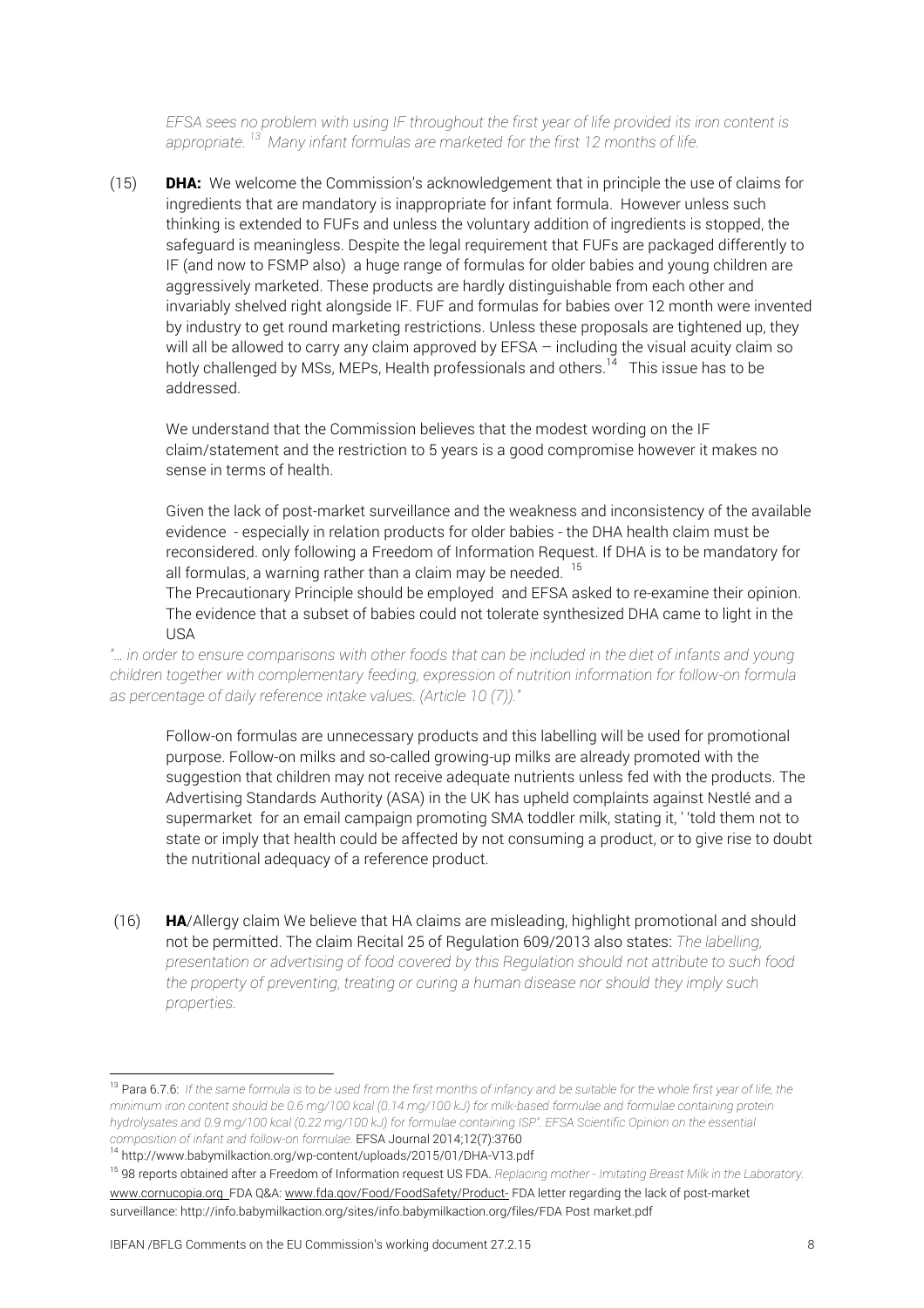First Steps Nutrition Trust Statement on Partially hydrolysed whey based infant formula.<sup>16</sup>

- $(17)$  Subsequent relevant resolutions are missing. They clarify and update the IC and should be always read together with it. A reference or footnote to this effect should be included. We are not aware of any particular legal and factual situations in the EU that would constrain full implementation of the IC and Resolutions, all of which are consistently endorsed by all EU MSs. (see above).
- $(18)$  This paragraph should make it clear that the **Regulation is a minimum and that countries can** regulate marketing according to the national health priorities and policies.

Change the word "choosing" to "deciding" After "products in question" ADD "for infants who need them" REMOVE: the promotion of breastfeeding (note: breastfeeding should be ONE WORD)

- (19) See comments under article 12.1
- (20) Does this refer to monitoring of composition or also labelling and marketing?

#### B Articles

Art1.1 see comment on Recital 4) Art 1.2 see Recital 17 Arts 3.4: see recital (6)

Article 5. Box linking to para 3. Should the evaluation of ingredients and products be left to national authorities alone? Are all Member States ready and able to carry out thorough independent reviews of all evidence?

#### ARTICLE 9. (see comment on page 1)

Title: Remove all references to ADVERTISING from the title and the Article unless it refers to the regulation /prohibition of advertising.

This article is the most problematic. Considering the strong health concerns expressed by MS, health and development NGOs and parliamentarians about follow on milk marketing the Commission must change this section giving MSs the legal surety that they can regulate promotion according to their national priorities and polices. ADVERTISING of these products will inevitably discourage and undermine breastfeeding and is specifically forbidden by Article 5 of the *International Code*. 17..

#### Art 9. 2.

- A Add that the product can continue to be used AFTER 6 months.
- B ADD to the Statement this NEW TEXT:

 

c) The appropriate preparation instructions must follow WHO Recommendations, including on reducing the risk from intrinsic pathogens using boiled water that is cooled to no less than 70 degrees.<sup>18</sup>

#### IBFAN /BFLG Comments on the EU Commission's working document 27.2.15 9

*FOLLOW ON FORMULAS are NOT NECESSARY (with a reference to WHO Statement http://www.who.int/nutrition/topics/WHO\_brief\_fufandcode\_post\_17July.pdf and continued breastfeeding /use of infant formula, alongside appropriate complementary food is the preferred recommendation for optimal infant and young child feeding.* 

<sup>16</sup> http://www.firststepsnutrition.org/pdfs/Statement%20on%20partially%20hydrolysed%20whey%20based%20formula.pdf

<sup>&</sup>lt;sup>17</sup> http://www.who.int/nutrition/publications/infantfeeding/9241541601/en/

<sup>&</sup>lt;sup>18</sup> http://www.who.int/foodsafety/fs\_management/No\_01\_Esakazakii\_Jan05\_en.pdf?ua=1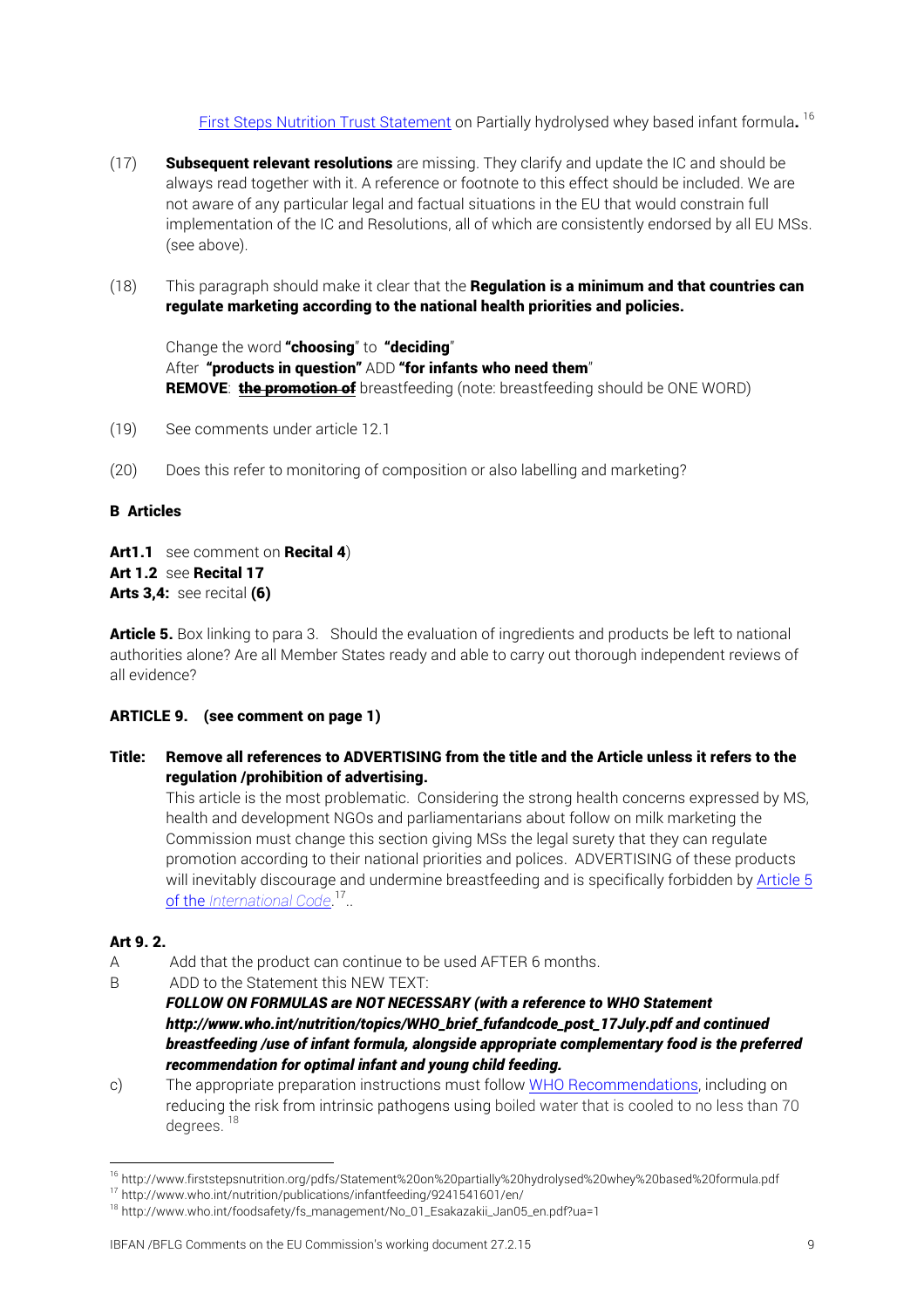- NEW: ADD requirement for a prominent warnings about the health risks associated with the products, including a warning that a subset of babies may not tolerate the mandatory artificial DHA.
- Art.9.3 This is a particularly misleading article that appears superficially to be health protective. However all advertising of these products will inevitably promote alternatives and discourage and undermine breastfeeding. It is common for manufacturers to refer to breastfeeding as the gold standard as a way to promote their products. See comment above on the title.
- Art 10 2 This is not clear. See comments on Recital 12.
- Art 11: ADD Follow-on Formula and change to read: *Nutrition and health claims for infant formula and follow-on formula should be forbidden.*

#### Art 12 This should include follow-on formula in the title and all sub paras.

### Art 12.1 This should be rewritten to read:

- Advertising should not be permitted in any parents magazines. Some MS consider that baby care publications are parents' magazines. The IC permits scientific and factual information for health workers not advertising.
- Art 13.1 Change to read: *Member States shall ensure that objective and consistent information, free from commercial influence, is provided on ...*
- Art 13.2 (c) replace 'bottle feeding' with 'formula feeding' *When such materials contain information about the use of infant formula* ADD: OR FOLLOW-ON FORMULA *they shall..... Such materials*  shall not use any pictures or text which may idealise the use of infant formula **ADD: OR FOLLOW** ON FORMULA
- **13.3** This para is now totally out of date and all such donations should be forbidden. Several WHA Resolutions (WHA 49.15 (1996) and WHA58.32 (2005) have called on Member States not to permit inappropriate funding of programme :*"ensure that financial support and other incentives for programmes and health professionals working in infant and young-child health do not create conflicts of interest"* Subsequent relevant resolutions*<sup>19</sup>*
- 13.4 This paragraph is also out of date. Since 1992 and 1994 the WHA has been clear that donations of breastmilk substitutes should not be made.

*2 (2) to ensure that there are no donations of free or subsidized supplies of breast-milk substitutes and other products covered by the International Code of Marketing of Breast-milk Substitutes in any part of the health care system; (WHA 47.5 (1994)*

- Art 14. We have many concerns about the notification system proposed. See comments on Recital 6. All ingredients should be pre-authorised and thoroughly scrutinized.
- Art 15 The 5 Year permission allowed for Art 5.3 is far too long. Why is it needed at all when it's a mandatory ingredient

## Annexes:

<u> 1989 - Johann Stein, marwolaethau a bh</u>

<sup>19</sup> http://www.who.int/nutrition/topics/wha\_nutrition\_iycn/en*/*

IBFAN /BFLG Comments on the EU Commission's working document 27.2.15 10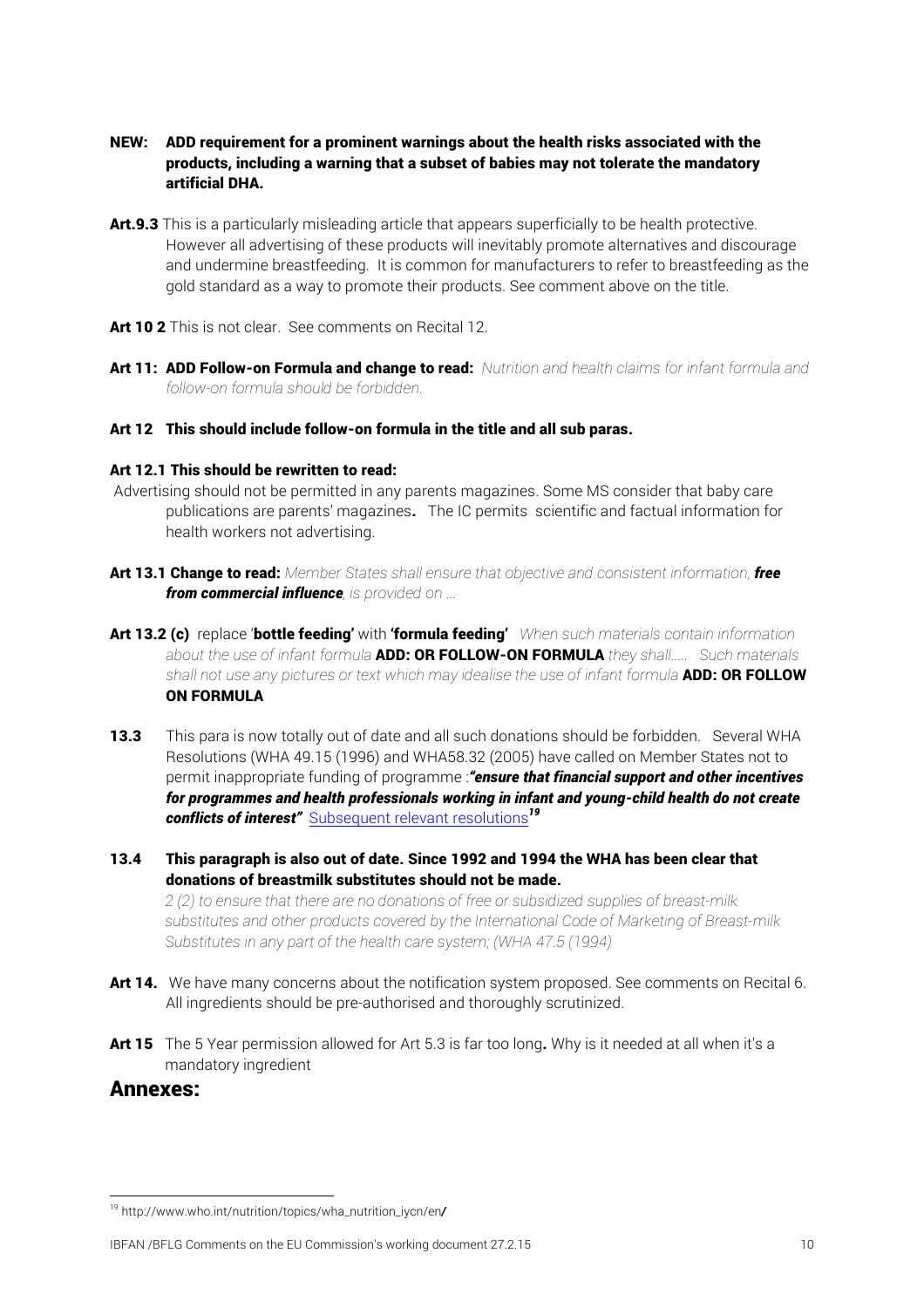See previous comment: Following EFSA 's recommendations<sup>20</sup> the only difference between IF and FUF will be overlapping max and min levels of iron. EFSA identifies risks of unnecessary overload on infant metabolism but no explanation is given for the permitted maximum levels.

The EFSA values *'should be understood as target values which cover the nutritional needs of virtually all infants born at term'* EFSA also say that *'maximum values were mostly calculated as 3-5x these amounts and were not based on scientific evidence for adverse effects as there was no evidence'.*

### The Regulations should clearly state that no 'HA' claim should be permitted.

## 2 Food for special medical purposes (FSMPS)

*"...Differing interpretation and enforcement of the definition of FSMPs by national authorities has contributed to a proliferation of these products in the market (the examples of products based on rice protein, not allowed for infant and follow-on formula, and of some anti-regurgitation products were mentioned). This in turn led to the use of wider and often similar distribution channels as those for*  infant formula and inevitably to labelling, advertising and marketing practices that were taking *advantage of the absence of relevant rules for these products.'*

*Summary Record of the Standing Committee on the Food Chain and Animal Health,* 22 June 2012

The marketing of FSMPS has been a major concern and attention to the aggressive promotion of these products is well overdue. We welcome the Commission's explicit proposal they should not carry promotional claims and that the marketing of FSMP infant formula is controlled in the same way as standard infant formula. For examples CLICK HERE

However the regulation contains several loopholes. For example it refers to the advertising of FUF. At the recent Code Nutrition Meeting in Bali in November 2014, the European Commission supported a comment made by IACFO that there could be no medical need for an FSMP follow-on formula. The reference to FUF advertising in this regulation should be deleted.

The definition of FSMPs should stress the need for continuing medical supervision: (eg. extreme prematurity, high dependency care, congenital metabolic syndromes, organ failure and severe malnutrition.)

FSMPs for infants and young children that are fed orally must carry all the warnings and notices required by the *International Code* regarding the superiority of breastfeeding and risks of artificial feeding, alongside the necessary precautions, known side-effects, contraindications, product-drug interactions, and alongside appropriate information about the correct use of the product. The argument that including the breastfeeding statement poses risks to health is not valid in the majority of cases.

- Art 3.2: ADD: Any products claiming to be an FSMP should first get prior approval that they are safe and beneficial for the specific disease or condition from an independent body such as EFSA.
- Art 9, 3, 4 5: There should be no commercial promotion, including samples to Health Workers. Replace the reference to **Advertising in 9.3** to Information

 <sup>20</sup> *Scientific Opinion on the essential composition of infant and follow-on formulae* www.efsa.europa.eu/en/efsajournal/pub/3760.htm

IBFAN /BFLG Comments on the EU Commission's working document 27.2.15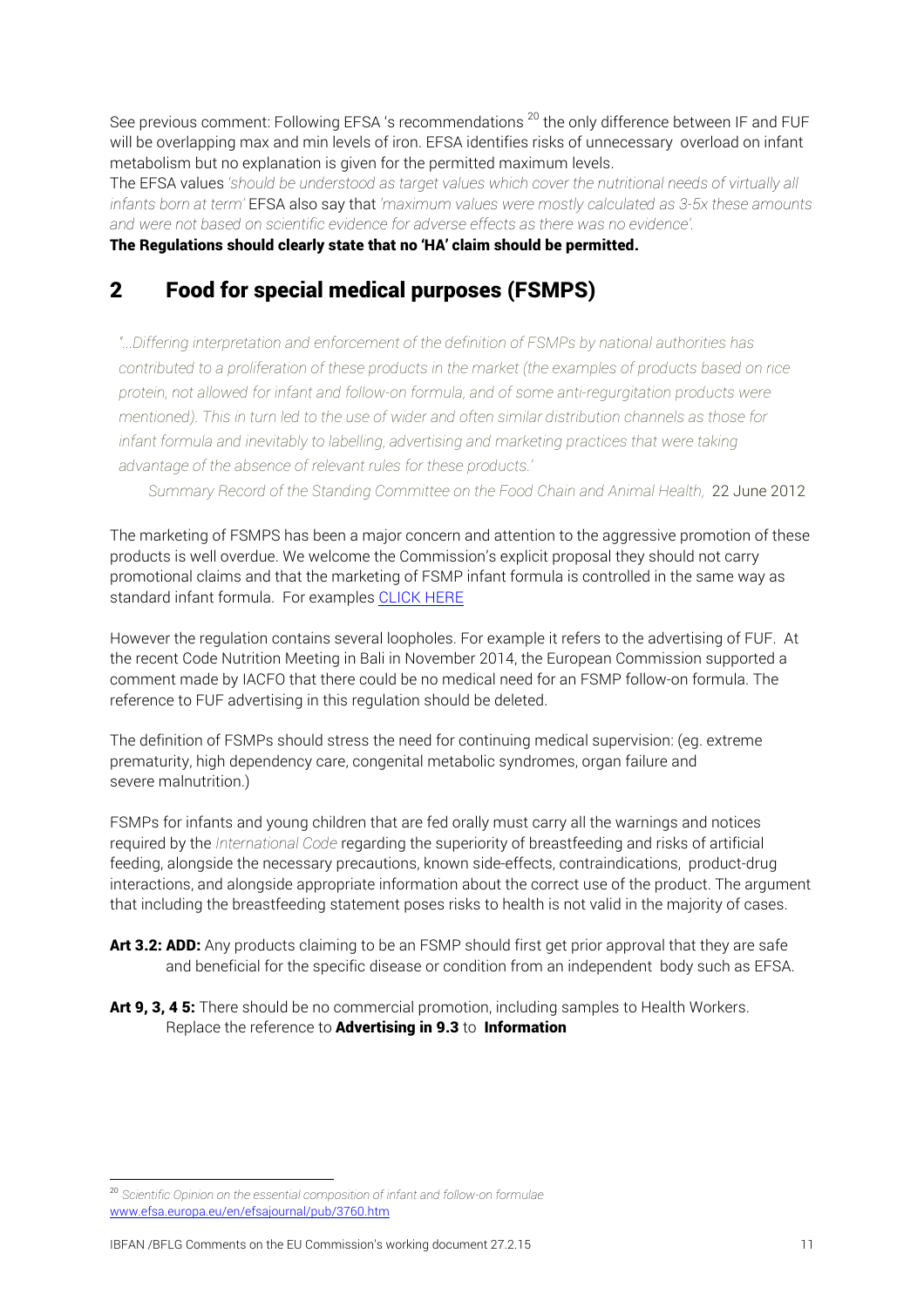## 3 Processed cereal-based food and baby food

The Regulation covering processed baby foods is out of step with current scientific thinking and apart from the welcome provisions on pesticides, is very weak in terms of labelling, marketing and advertising. Labelling from 4 months is outdated and will undermine government's efforts to protect and support optimum infant and young child feeding practices. It contravenes WHA recommendations which were established after a systematic review of over 3000 studies and is now policy in over 70 countries, including the UK. <sup>21</sup>

Labelling of baby foods as suitable from 4-months encourages the introduction of solid foods before the vast majority of babies are developmentally ready to eat family foods. Too early introduction of solids along with the high levels of sugar permitted in EU legislation contributes to the rising levels of childhood obesity. 22 The current regulation permits processed cereal foods to have up to 30% of their energy from added sugar.

The 2009 EFSA Opinion that underpins the Regulation is in many ways illogical and contradictory It acknowledges that "*full breast feeding for up to 6 months provides greater protection than partial breast feeding or shorter breast feeding against the risk of infectious morbidity."* But in its conclusion states that *"the introduction of complementary food....between the age of 4 and 6 months is safe and does not pose a risk for adverse health effects...."* If foods are started 4-6 months, breastfeeding cannot be full or exclusive for 6 months so babies are put at unnecessary risk of increased morbidity. $^{23}$ 

Impact on public health recommendations: EFSA has failed to consider the issue of developmental readiness, or the wider issue of how public health recommendations are interpreted. Before the UK adopted the WHO 6 month recommendation, the 5-yearly UK Infant Feeding Surveys shows that most babies were given solids far too early, before 4 months.<sup>24</sup> The message to start solids from 6 months led to a postponement until the 4-5 months, an important behavioural shift in public health terms. The proportion of mothers introducing solid foods by 4 months fell from 85% in 2000 to 51% in 2005. The proportion introducing by 3 months halved in that five years, from about 23% to 10%.(6) If the EFSA opinion is used to inform policy one can expect a reversal of this positive trend.

**Over-emphasis on Coeliac Disease.** The studies used by EFSA regarding the age of introduction of gluten use at risk populations, but give no convincing argument for introducing solids to breastfed babies between 4-6 months rather than after six months. A much more important factor in reducing the incidence of Coeliac Disease seems to be the continuation of breastfeeding alongside the introduction of gluten.This EFSA opinion seems to indicate that there has been commercial influence. One member of the EFSA Working Group tasked with examining this issue, Carlo Agostini, declares funding from 9 baby food companies <sup>25</sup>and was also a coauthor of a paper on *Complementary Feeding by the European Society for Pediatric Gastroenterology,* 

<sup>&</sup>lt;sup>21</sup> Resolution (WHA 54.2) 2001 URGES Member States: 2.6: to improve complementary foods and feeding practices by ensuring sound and culture-specific nutrition counselling to mothers of young children, recommending the widest possible use of indigenous nutrient-rich foodstuffs; 3 REQUESTS the Director-General: 3.3) to provide support to Member States in the identification, implementation and evaluation of innovative approaches to improving infant and young child feeding, emphasizing exclusive breastfeeding for six months as a global public health recommendation, taking into account the findings of the WHO expert consultation on optimal duration of exclusive breastfeeding (note 1), the provision of safe and appropriate complementary foods, with continued breastfeeding up to two years of age or beyond, and community-based and cross-sector activities; www.who.int/nutrition/publications/infantfeeding/en/index.html

<sup>22</sup> EU and US block Thailand's proposal to reduce sugar in baby foods 3 Nov 2006:

http://info.babymilkaction.org/sites/info.babymilkaction.org/files/ibfanpressrelease031106\_0.pdf

<sup>23</sup> *Breastfeeding Duration and Associated Decrease in Respiratory Tract Infection in US Children* PEDIATRICS Vol. 117 No. 2 February 2006, pp. 425-432 (doi:10.1542/peds.2004-2283)

<sup>&</sup>lt;sup>24</sup> Infant Feeding Survey 2005, Keith Bolling, Catherine Grant, Becky Hamlyn, Alex Thornton, ONS www.ic.nhs.uk Infant Feeding Survey 2005: A commentary on infant feeding practices in the UK Position statement by the Scientific Advisory Committee on Nutrition 2008 paras 40 and 90-100

 $25$  Carlo Agostini Annual Declaration of Interest (06/07/2009) lists fees for Scientific publications, speaker's fees and conference expenses from Danone, Heinz, Hipp, Humana, Martek, Mead Johnson, Mellin, Milupa and Nestlè.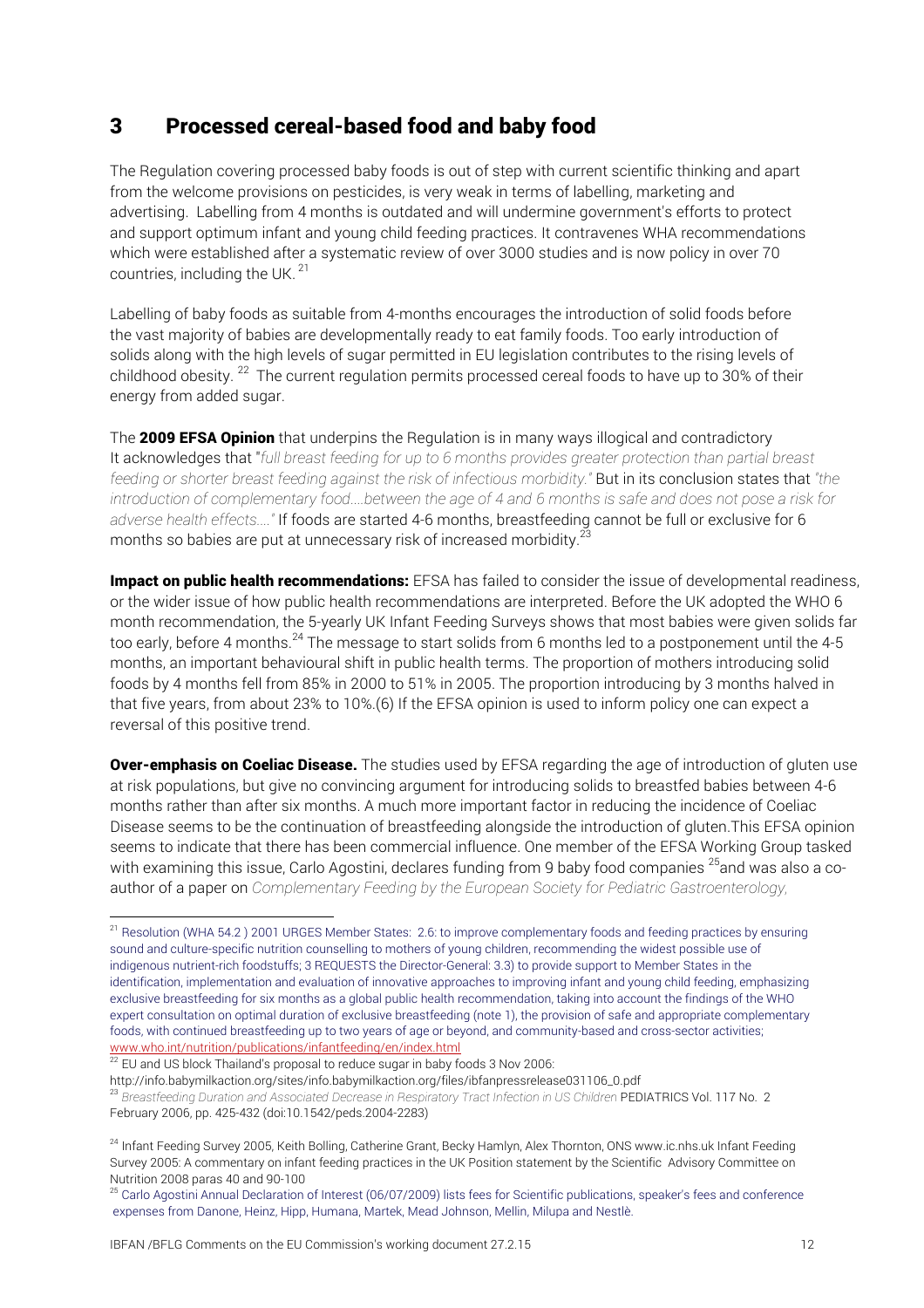*Hepatology, and Nutrition* (ESPGHAN).This paper reintroduces the concept of complementary feeding from 4-6 months.<sup>26</sup> At the time of this paper ESPGHAN was sponsored by the Nestlé Nutrition Institute and Dr Schar, the leading European manufacturer of gluten free foods for sufferers of Coeliac Disease - a condition that is emphasised in the opinion.

### WHO Guidance on Inappropriate Promotion of baby foods

In order to provide clarification and guidance on the inappropriate promotion of foods for infants and young children WHO convened a *Scientific and Technical Advisory Group (STAG) on Inappropriate Promotion of Foods for Infants and Young Children Technical Paper on Definition of Inappropriate Promotion of foods for infants and young children*. 27It has arrived at the following clarifications:

### *What do we mean by "inappropriate promotion":*

### *1. Promotion is inappropriate if it undermines recommended breastfeeding practices3*

- a. Products should not be promoted as suitable before 6 months.
- b. Products should not be promoted to be given by bottles or using teats.
- c. Products should not be portrayed as equivalent or superior to breast milk.
- d. Products should not be promoted as a replacement for breast milk.

e. Products should not be promoted using brands/labels/logos that are the same/similar to those used for breast-milk substitutes.

f. Daily ration size should not exceed the amount of energy needed from complementary foods by breastfed children.

#### *2. Promotion is inappropriate if it contributes to childhood obesity and non-communicable diseases*

a. Products should be limited in saturated fat, trans-fatty acids, free sugars, and salt.

b. The portion size shown or recommended should provide an appropriate energy amount for the meal or part of a meal that it is designed to provide.

## *3. Promotion is inappropriate if the product does not make an appropriate contribution to infant and young child nutrition in the country*

a. Products should adhere to all applicable standards for safety and nutrient composition.

b. Products should provide essential nutrients other than calories. minimally processed fruits, vegetables, and

c. Promotion should encourage a diet based on a wide variety of foods, including animal-source foods.

### *4. Promotion is inappropriate if it undermines the use of suitable home-prepared and/or local foods*

a. Products should not be marketed as a complete substitute for home-prepared and/or local foods.

b. Promotion should not suggest that commercial products are inherently superior to home prepared foods.

c. Promotion should not imply that home-prepared or local foods should be delayed until after commercial products are fed.

### *5. Promotion is inappropriate if it is misleading, confusing, or could lead to inappropriate use*

a. Health claims should not be allowed unless specifically approved by national or international authorities.

b. Information and instructions should be clear and correct and appropriate for the language and literacy of the target population.

c. Promotion should not imply that products contain more of an ingredient than they in fact do

<sup>&</sup>lt;sup>26</sup> Complementary Feeding: A Commentary by the ESPGHAN Committee on Nutrition. Journal of Pediatric Gastroenterology and Nutrition 46:99–110 # 2008 by European Society for Pediatric Gastroenterology, Hepatology, and Nutrition and North American Society for Pediatric Gastroenterology, Hepatology, and Nutrition http://espghan.med.up.pt/joomla/position\_papers/con\_28.pdf <sup>27</sup> http://www.who.int/nutrition/events/2013\_STAG\_meeting\_24to25June\_recommendations.pdf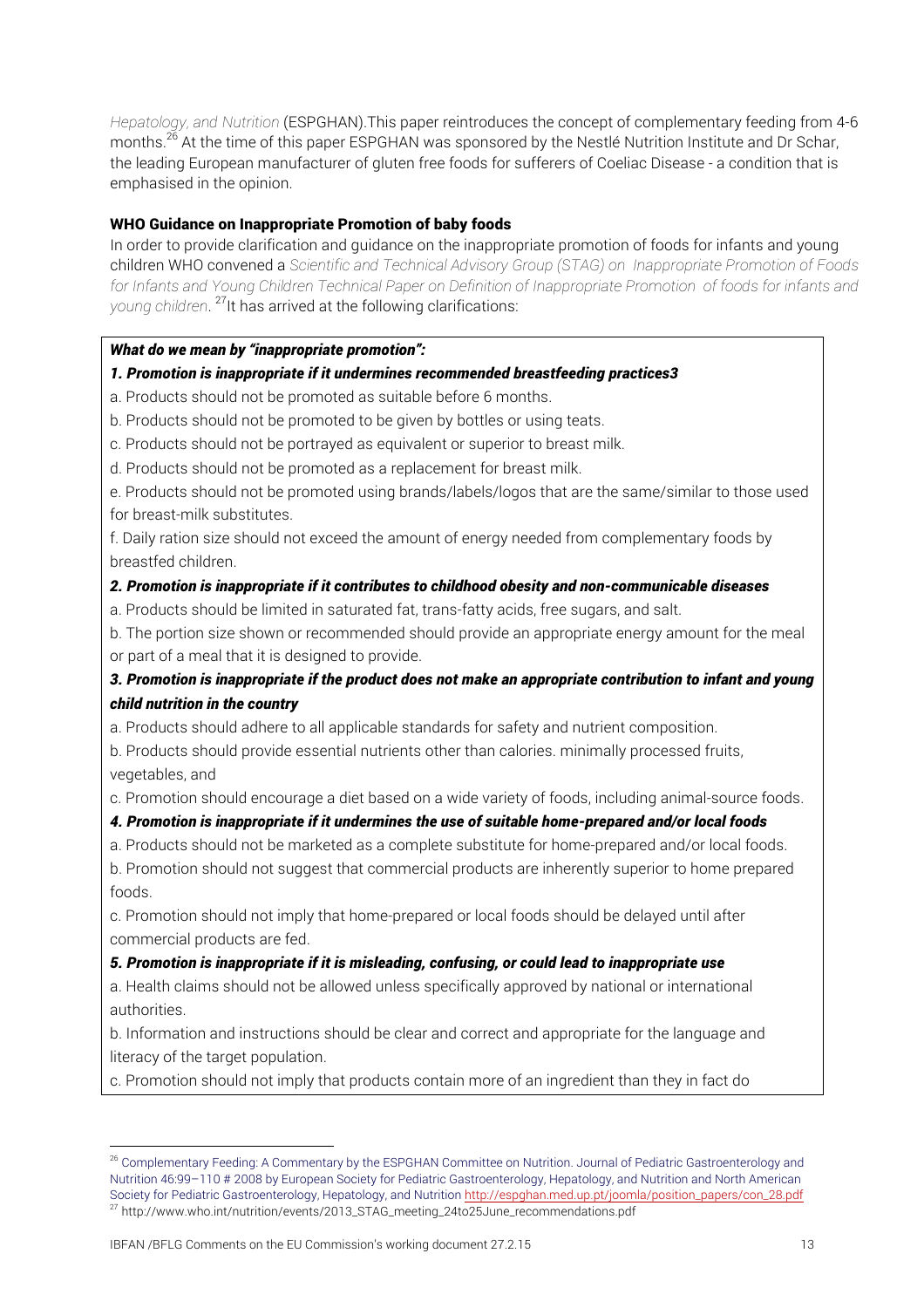## 4 Young Child Formula (YCF)

The Commission has asked for opinions on various options for the marketing of YCF.

Option 1: No specific legislation for young-child formulae; Option 2: Adoption of specific rules for young-child formulae; Option 3: Extension of existing requirements to cover young-child formulae. Option 4: Non-legislative measures

BFLG and IBFAN consider YCF to be unnecessary and a risk nutritionally, in terms of their higher sugar and iron content and lower amounts of some other important nutrients. <sup>28</sup> Aside from their nutritional content, the fact that YCF, like FUF, are cross branded with infant formula exacerbates their risks.

It is important to note that there has been no expert risk assessment on YCF. EFSA was asked to look at nutrient requirements only and found that*" No unique role of young-child formulae with respect to the provision of critical nutrients in the diet of infants and young children living in Europe can be identified".* <sup>29</sup>

The aggressive marketing of YCF in the EU and globally has led health advocates such as BFLG and IBFAN to conclude that it would be better that YCF were not on the market. It is clear that many MSs share these concerns and in line with EFSA's assessment can see no positive benefit for their existence. However, the fact that they are now a growing phenomenon means that something must be done to control YCF marketing in order to safeguard infant and young child health. The aim of any intervention should be to decrease rather than expand the YCF market globally.

It is worth noting that the WHA global recommendation for optimal child feeding is exclusive breastfeeding for six months followed by continued breastfeeding alongside complementary foods. Like FUF, the marketing and cross branding used to promote YCF invariably undermines breastfeeding, both before 6 months and after leading parents to believe that breastfeeding and normal unprocessed and bio-diverse family foods are somehow lacking in nutrients. AS mentioned before this is entirely the wrong message to convey to the public and parents.

*"Our study confirms the results of previous studies legal advertisements of follow-on, or toddler, formula are perceived by pregnant women and mothers as promoting infant formula, which is forbidden by law."30*

Faced with poor proposals from the Commission, MS and a refusal to allow MSs to carry out their obligations under the IC, CRC and agreed EU strategies, we are presented with a dilemma. If MSs were able to stop FUF advertising, YCF could be included under the same regulations safely and effective safeguards could be implemented. Certainly YCF should not be allowed to carry health or nutrition claims.

IBFAN BFLG has already submitted comments on options 1-3 in a previous consultation in July 2014<sup>31</sup> and again in October 2014.

 

NOP World for Department of Health. Attitudes to feeding: report of survey findings. London: Crown, 2005. 25 National Childbirth Trust. *Follow-on milk advertising survey: topline results*. London:UNICEF UK, 2005.

<sup>28</sup> FSNT statement on young child formulae at http://www.firststepsnutrition.org/pdfs/Statement%20on%20Growingup%20milks\_July\_2014.pdf

<sup>29</sup> http://www.efsa.europa.eu/en/search/doc/3408.pdf

<sup>30</sup> Advertisements of follow-on formula and their perception by pregnant women and mothers in Italy, Cattaneo A, et al. Arch Dis Child 2014;0:1–6. doi:10.1136/archdischild-2014-306996

<sup>26</sup> Berry NJ, Jones S, Iverson D. *It's all formula to me: women's understandings of toddler milk ads*. BF Rev 2010;18:21–30. 27 Berry NJ, Jones SC, Iverson D. *Toddler milk advertising in Australia: Infant formula advertising in disguise?* Australasian Marketing Journal 2012;20:24–7.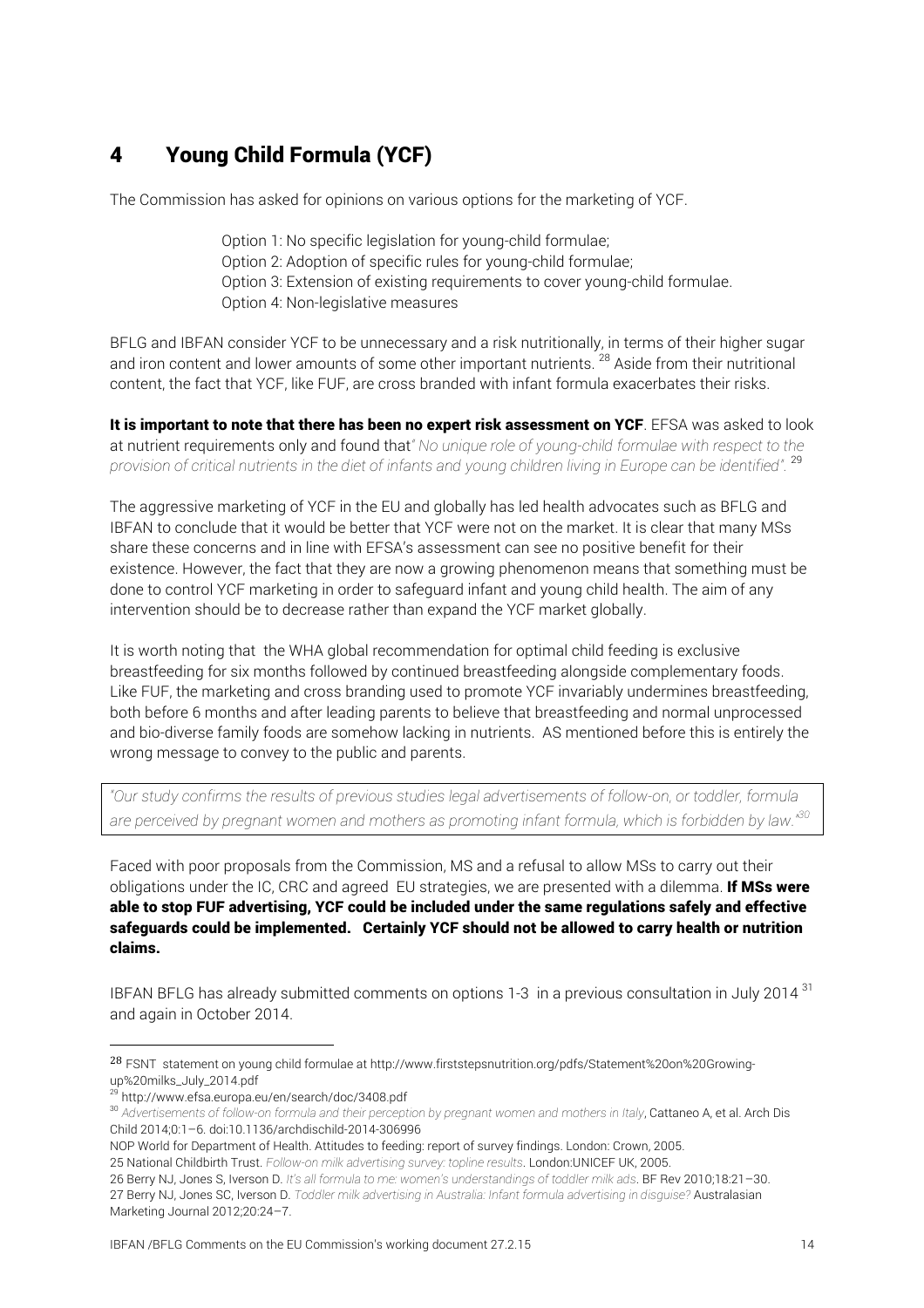### Option 1 No specific legislation for young-child formulae.

YCF would be considered as foods for normal consumption targeting a specific sub-group of the population (i.e. young children) and would have to comply with the existing relevant rules of EU food law, and in particular with the legislation on fortified foods, nutrition and health claims and food information to consumers. This option leaves is very risky and leaves the door wide open for misleading marketing.

**Option 2: Adoption of specific rules for young-child formulae.** This option is also risky unless the Commission changes its approach and is prepared to carry out and take guidance from a thorough risk assessment of YCF and take a much more rigorous approach to risk management.

### Option 3: Extension of existing requirements to cover young-child formulae.

This strategy should be the least worst option. However unless it includes the safeguards in the Box below it runs the risk of legitmising YCF and creating the perception that they are necessary products for older babies.

IBFAN's experience with FUF that, like YCF, were invented by the baby food industry in an effort to bypass marketing controls. Since their inception – apart from in France - FUF were recognised to be a health threat and health professionals in the UK and Scandinavia campaigned against them. In 1986 the World Health Assembly passed a Resolution stating this. Nevertheless the industry pushed forward and a Codex standard was created in 1987. The products were legitimized and the market grew as a consequence.

**Option 4 Non-legislative measures:** The Commission's proposal to address the marketing of these products through a voluntary agreement is not credible or workable :

- It encourages measures that are the least protective of public health.
- It ignores the fact that EU MSs have a duty to protect child rights.
- It conflicts with the globally accepted principle that policy setting should be kept free from commercial influence.<sup>32</sup>
- It would compound the problem and feed into the CSR notion that consensus could be found on such a difficult issue
- It encourages the false notion that manufacturers can and should be trusted to selfregulate.
- MSs would not be able to monitor its effectiveness and there is no evidence that such a strategy would work either in the short or long term.
- Whatever option is chosen IBFAN and BFLG's position is that any regulation or standard relating to these products includes the following
- A clear statement that YCF is not necessary, (alongside a requirement that the statement appears in all public health guidance.)
- That importing countries may refuse their entry.
- The marketing of YCF must be strictly regulated in line with MSs health priorities and policies and the IC and Resolutions.
- YCF must not share branding with IF. (See Annex ??)

**EU Position at Codex**: The EU must take a position at Codex that supports that of WHO. At the Codex Nutrition meeting in November 2014 WHO questioned whether Codex should develop or maintain a standard for a commodity the existence of which is questioned by a parent organisation of Codex.

<u> 1989 - Jan Samuel Barbara, margaret eta idazlearen 1980an eta idazlea (h. 1989).</u>

<sup>31</sup> http://www.babymilkaction.org/wp-content/uploads/2015/02/BFLG-IBFAN-Comments-on-EU-QA.pdf

<sup>32</sup> WHA Resolution 65.6 2012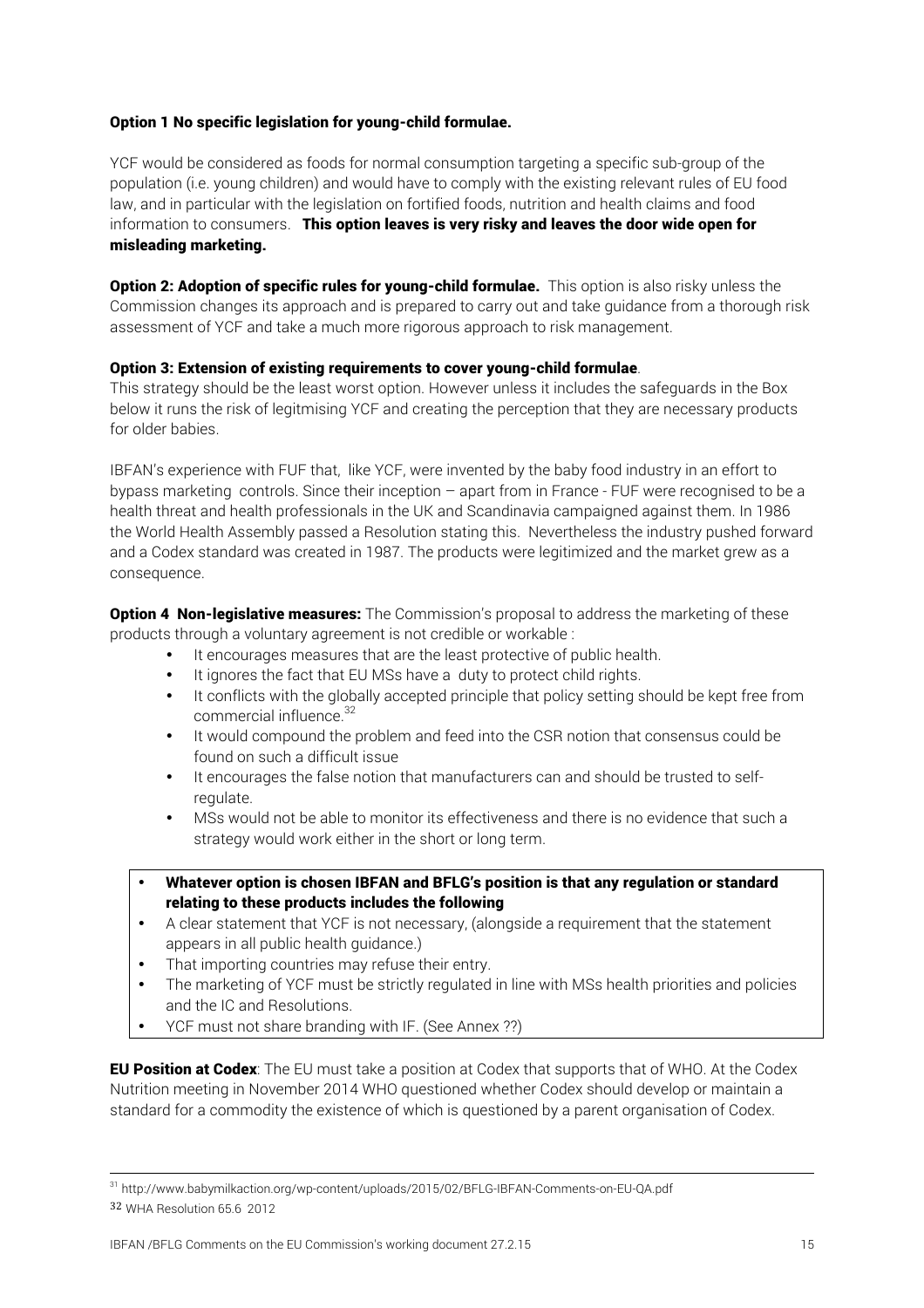WHO said this was a fundamental question of principle that warrants a discussion and decision by the Codex Commission.

WHO strongly advised Codex members that a standard for YCF contradicted MS's international commitments. WHO stated that if a standard was to go ahead (against its advice) it must state clearly in the text that the products are not necessary and that marketing must be strictly controlled. See earlier comments on FUF, paper on cross branding, Annex 1 See statement First Steps Nutrition Trust. 33

## Other recommendations that the proposals should include:

- Requirement that the process for transposition into national law and subsequent enforcement is free from commercial conflicts of interest.
- Requirement that MSs "*ensure that financial support and other incentives for programmes and health professionals working in infant and young child health do not create conflicts of interest" as required by WHA*
- Requirement that MSs publicise the authority responsible for the enforcement of the regulations and how members of the public can report violations and make criminal charges.

<u> 1989 - Johann Stein, marwolaethau a bh</u>

<sup>33</sup> http://www.firststepsnutrition.org/pdfs/Statement%20on%20Growing-up%20milks\_July\_2014.pdf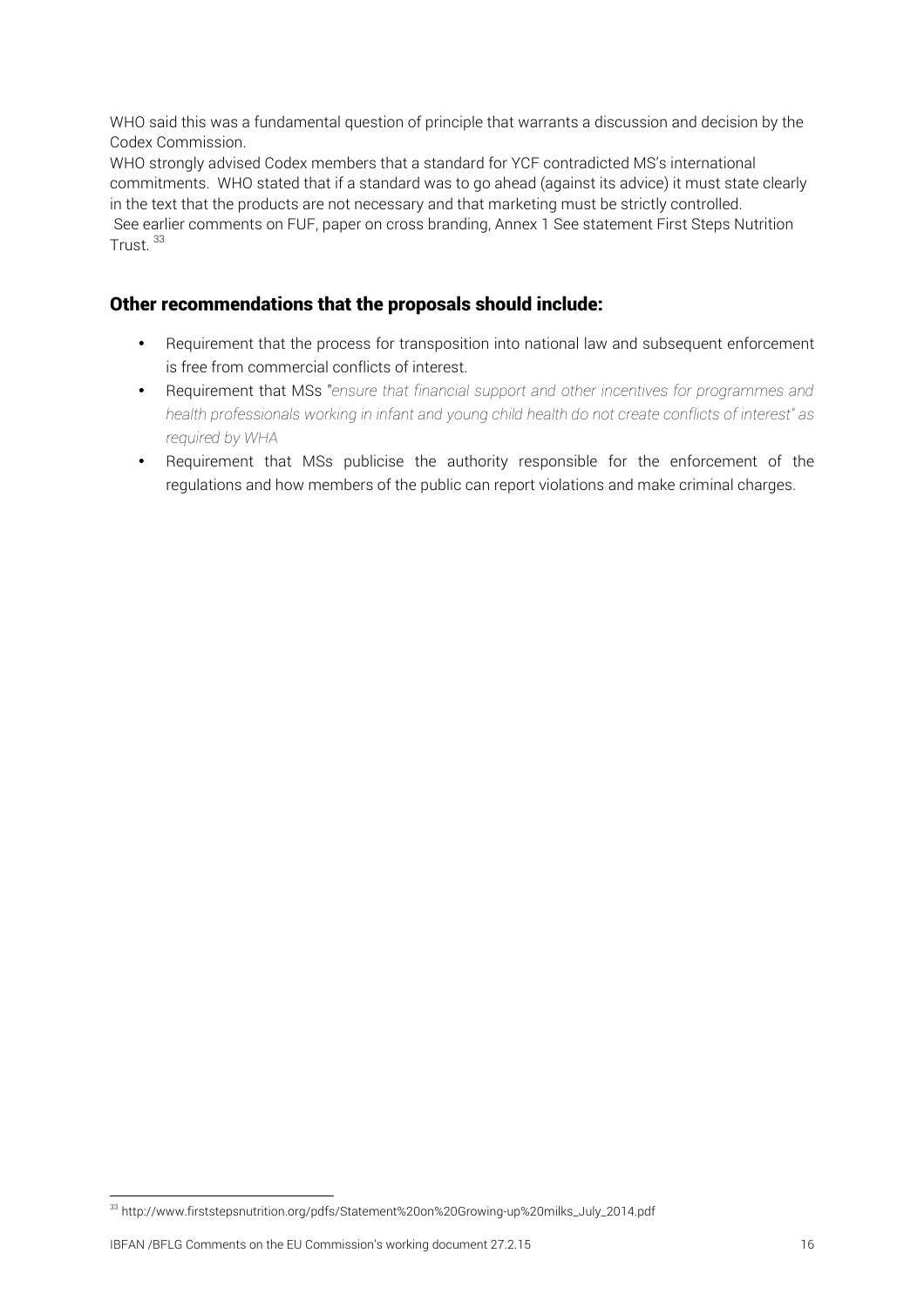## Chronology of the International Code in the EU

- May '81 The *International Code* (IC) is adopted at the World Health Assembly (WHA) with endorsement from ALL EU countries
- **Oct '81** EU Parliament (EP) votes to implement it
- **'82** EU Commission, under Commissioner Narjes, proposes that a weak code drawn up by the Association of Dietetic Foods industries (IDACE) should be used as a basis. During consultations with Member States (MS) the Commission claims that there is no proof that advertising undermines Breastfeeding. (BF)
- '83 EU Parliament calls for the IC again rejecting the IDACE Code.
- '84 Wyeth (SMA) launches FUF in UK with a £1/2 m campaign. Health Visitors mount a campaign against them, highlighting their risks.
- '85 3 EP Committees (ACP Lome, Economic and Social and Development) call for the IC.
- '86 EP votes in 33 strengthening amendments to IDACE Code, and new Commissioner Lord Cockfield accepts them.
- '86-89 Bureaucratic limbo. The Council adopts the Framework Directive for Foodstuffs for Particular Nutritional Uses (PARNUTS), granting power to the Commission to finalise legislation in this area with no second reading from the EP. The Commission is challenged for failing to include all the amendments proposed by the EP.
- '89 UK Health Minister Edwina Curry bans free and low-cost supplies.
- '91 1,500 letters to the Commission. Several meetings with Commission. WHO highlights 20 weaknesses. Commission accepts that aim of Directive is to protect health.
- May '91 Directive 91/321/EEC adopted with new clause permitting prohibition of IF advertising and strengthened supplies section. NL votes against because of the Code. The Danes against because of sugar. UK regrets lack of B&T and exports and weak FUF section.
- '92 Export Directive (92/52/EEC) calls for appropriate language (s) Council Resolution calls for Code compliance in 'third countries'.
- '94 Global consensus is achieved on the IC under the Clinton administration.
- '96, '99 New Regulations are passed that strengthen controls on Pesticides but allow an disease risk reduction allergy claim. UK argues against this claim and requires formulas to carry a warning.
- '99 900 health and development NGOs petition against the Medical Food Directive. The EU Commission resigns over corruption charges and the Directive is slipped through unnoticed
- 2000 Glenys Kinnock MEP and Baby Milk Action succeed in getting members of the Scientific Committee for Food (SCF) to publicly declare interests. Prof Jean Rey resigns. SCF is closed down, the EU Scientific advisory system is reformed with the intention of being at arms length from the political process. EFSA is created.
- 2003 SMA Case the European point SMA loses its case that UK legislation '*fetters the free movement of goods*' and should be no stricter than the weakest of any other country.
- **2005** Lisbon Strategy aims to make the EU the world's most competitive trading block by 2010
- 2006 Directive (2006/141/EC) adopted with many weaknesses.
- 2011 A majority of MEPs vote against the DHA visual acuity claim. But this was not an *absolute* majority (59 MEPs were not present) so the claim is legal.
- 2013 EP vote to repeal PARNUTs, ushering in Regulation No 609/2013. The Commission retains its power to finalise legislation - for 5 years.